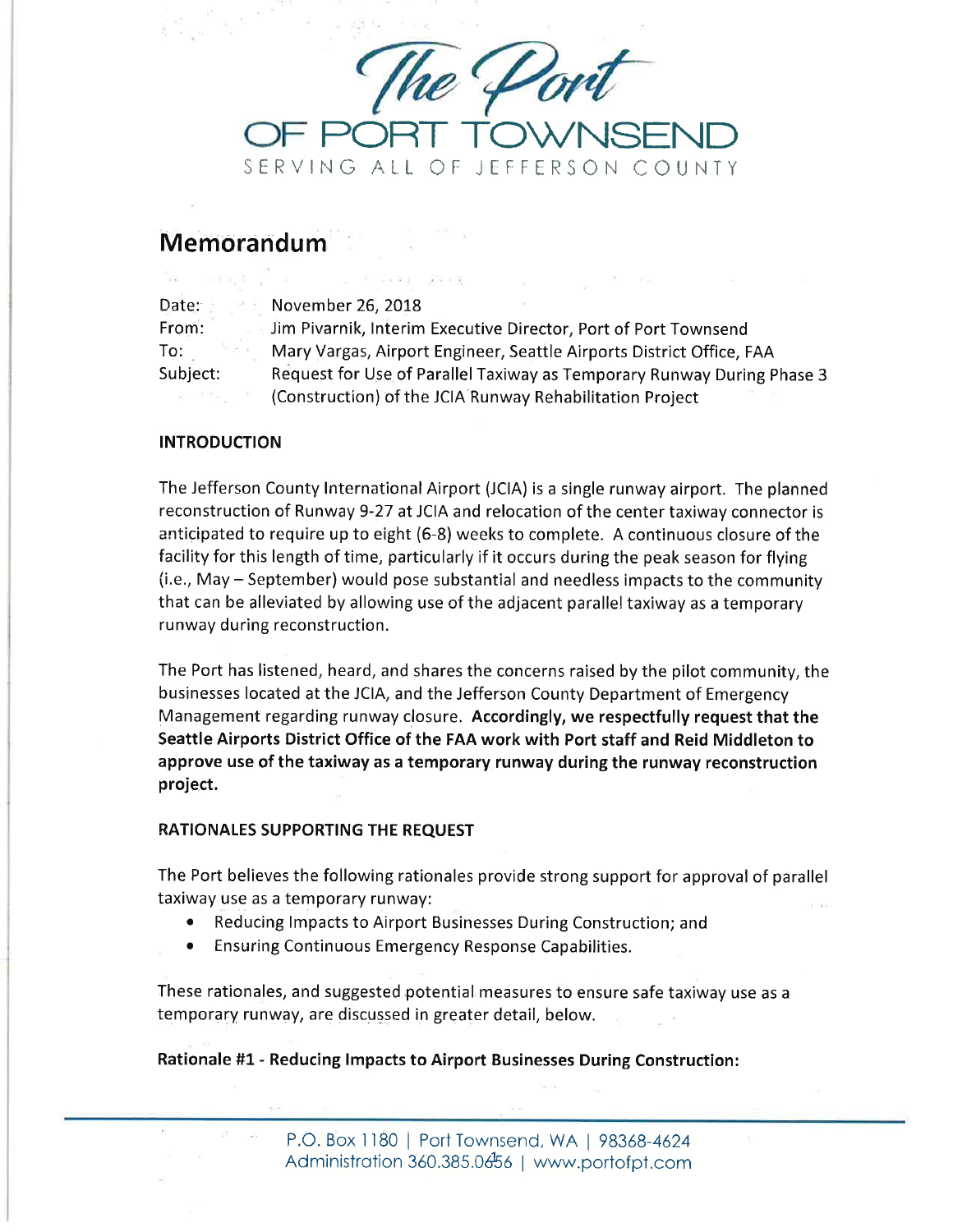Three (3) full-time, active businesses are located at JCIA: the Port Townsend Aero Museum; the Spruce Goose Caf6; and Tailspin Tommy's. These businesses would be substantially impacted by a continuous runway closure, particularly if it were to occur during the peak of the summer recreational flying season (May - September).

The Jefferson County Pilots Association (JCPA) has submitted a letter documenting environmental concerns (i.e., socio-economic) associated with runway closure during reconstruction. This letter is included as Attachment "A" to this memorandum, While the Port believes that a categorical exclusion is appropriately issued for the project, we nevertheless share the concerns expressed by the JCPA. Specifically, that runway reconstruction during the peak flying and sales season will create an unnecessary hardship for Port businesses that could be successfully mitigated by allowing the parallel taxiway to be used as a temporary runway.

A summary of the impacted businesses, and the implications for their continued viability, is set forth below.

- Port Townsend Aero Museum: The museum is dedicated to the preservation of aviation history in the northwest, and youth education and mentorship. The museum maintains and restores historic aircraft, and provides flight training for youth. Although the museum generates a portion of its operating revenue from admissions, its youth mentorship program and maintenance/restoration shop is the source for the majority (70%) of its income. The museum estimates that a runway closure during the peak of the flying season could reduce the museum's bottom line by as much as fifty percent (50%), calling into question its continued financial viability.
- Spruce Goose Café: The café has been an iconic local eatery for more than 25 years. The restaurant has a very limited number of tables indoors. During the summer months, outdoor deck seating is available that nearly doubles the restaurant's seating capacity. Although many restaurant patrons drive to "the Goose", the restaurant's owners estimate that approximately 65% of their business is from pilots who specifically fly in to the JCIA for a meal. The restaurant estimates that a majority of its income is from pilots who visit during the peak season. Without this income, it is uncertain as to whether the restaurant could continue.
- Tailspin Tommy's Aircraft Maintenance & Rentals: Tailspin Tommy's is a full service aircraft and engine maintenance facility. The shop conducts annual inspections and performs certified repairs and maintenance of local as well as itinerant aircraft. Roughly 60% of the shop's income is estimated to come from "fly-in" customers during the peak season. In addition to maintenance and repairs, the shop operates the JCIA's only refueling business; nearly 9O% of aviation gas sales occur during the peak season. This business also rents aircraft for flight training, an income source that is also dependent upon continued flight operations during the peak season. Tailspin Tommy's continued viability is highly dependent upon continued flight operations during the peak season,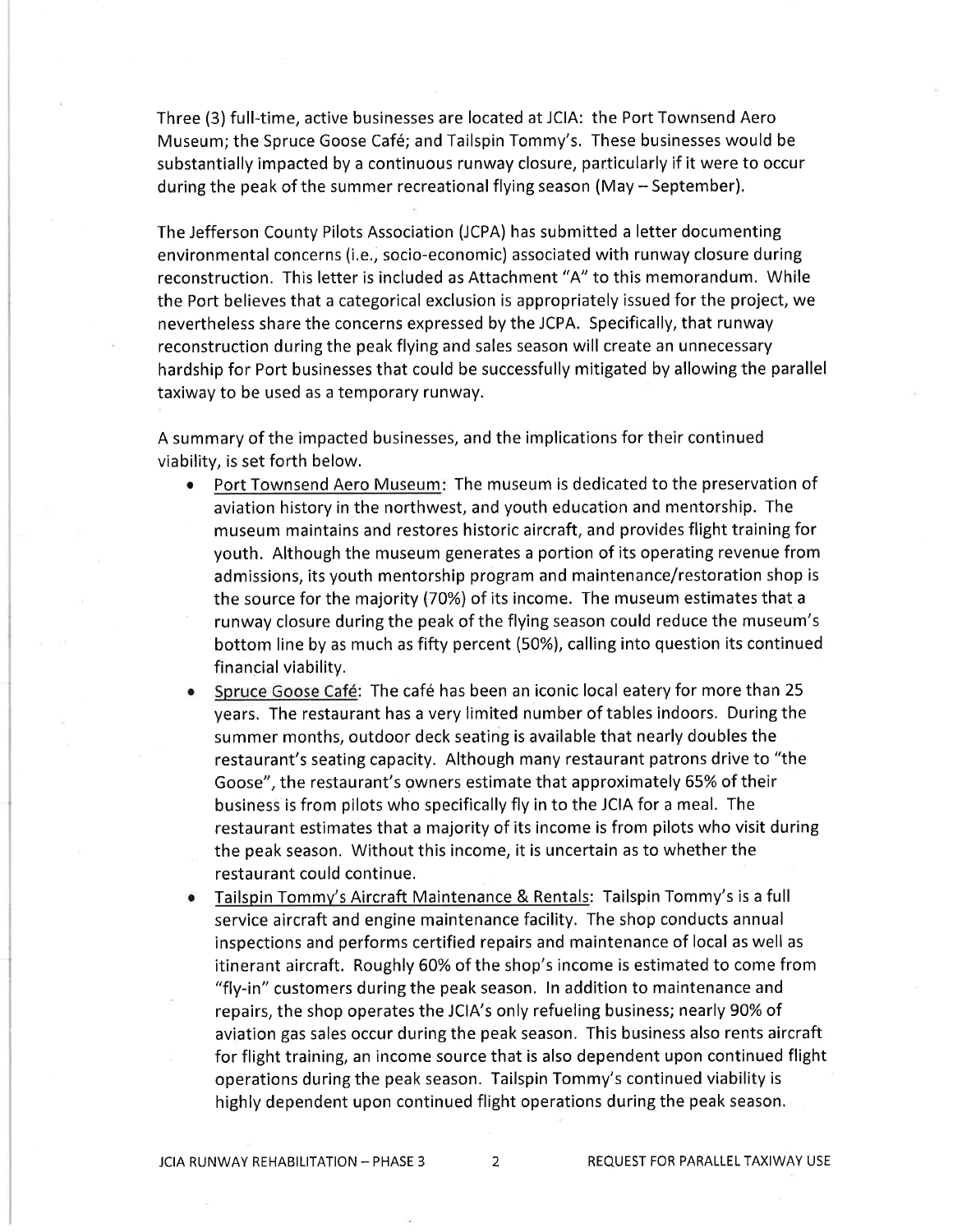United Parcel Service (UPS): ln addition to the businesses based at the JCIA, UPS also flies parcels in to the JCIA on a daily basis for truck delivery throughout northeast Jefferson County. An inability to access the Port Townsend area via delivery aircraft for a period of up to two (2) months would require changes to UPS service model. Parcel deliveries would be delayed, and costs would likely increase as packages would be sent from the Seattle area by truck. a

As the foregoing makes plain, a complete closure of the runway and cessation of all flight operations for runway reconstruction  $-$  especially if it occurs during the peak flying season - would unacceptably and unnecessarily impact both the businesses located at the JCIA, as well as those dependent upon air access to the area. However, FAA approval of use of the parallel taxiway as a temporary runway during the construction phase of the project can effectively offset the loss of business to airport operators and tenants during construction.

#### Rationale #2 - Ensuring Continuous Emergency Response Capabilities:

East Jefferson County and Port Townsend are at the end of the road for access from the outside. ln consequence, the JCIA is a critical emergency response transportation hub linking east Jefferson County and Port Townsend with the Puget Sound region. lt is routinely (i.e,, at least several times per week) used for fixed wing air ambulance flights to shuttle patients from Jefferson General Hospital to care centers around the region that are out of practical range for helicopter transport.

Additionally, in the immediate aftermath of a substantial earthquake (e.g., the much anticipated "Cascadia subduction zone earthquake"), air transportation may be the only viable means to deliver supplies and evacuate residents injured during the disaster. This would be most critical in the one to two (1-2) weeks preceding mobilization of a federal response, As long as the taxiway remains intact and useable, emergency responders could continue to carry out airlift supply and rescue operations,

The JCIA's critical emergency response role is reflected in Jefferson County's planning, not only for isolated cases of trauma that require emergency evacuations, but also for major disasters where the airport may be our community's primary link to outside help until other transportation infrastructure is restored. Recently, a program has been coordinated between the JCPA and the Jefferson County Department of Emergency Management to incorporate general aviation pilots into the County's emergency response plans. As a first step, the JCPA has amended its bylaws to include language facilitating pilot participation as part of the County's Disaster Airlift Response Team (DART). ln this role, qualified JCPA members would participate in emergency response activities when requested by Jefferson County Emergency Management. lncluded as Attachment "B" to this document is a memo from Lynn Sterbenz, Director of the Jefferson County Department of Emergency Management, and Gary Lanthrum,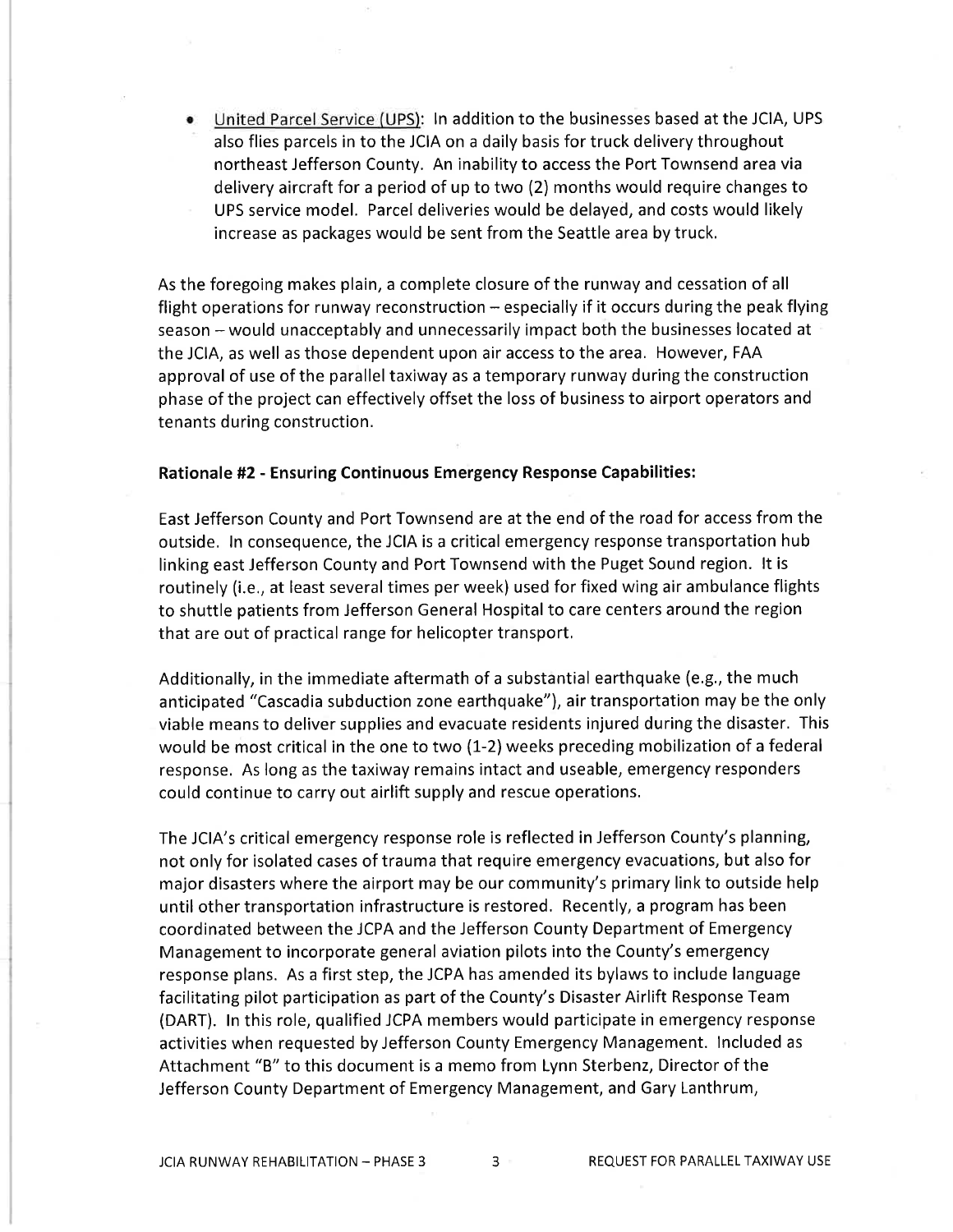President of the JCPA, detailing the important emergency management functions of the JCIA.

The Port believes that approval of taxiway use as a temporary runway is a prudent and necessary measure to ensure that a vital emergency response link to the region is maintained throughout construction.

#### ENSURING SAFE TAXIWAY USE DURING CONSTRUCTION

We anticipate that the Seattle ADO will raise important safety concerns with the proposed temporary use of the parallel taxiway during Runway 9-27 reconstruction. These concerns can successfully be addressed through a mitigation plan to ensure safe use of the taxiway.

Potential mitigation measures to consider in developing such a plan could include, but are not necessarily limited to the following:

- o Restricting flight operations to daylight hours;
- $\bullet$  Restricting flight operations to Category 1, Group A aircraft;
- Adding an allowance for temporary closures through NOTAM and the AWOS;
- o lnstalling lighted indicators showing when the taxiway can be used as a runway and when it cannot be used (note: an illuminated X at each end of the taxiway could be used for temporary closures);
- o Removing the reflectors along the taxiway while in use as a temporary runway, since night operations would be prohibited;
- $\bullet$  lncreasing the width of the area allowed for landing by adding  $5' 10'$  of grass on either side of the paved taxiway;
- Ensuring there are no abrupt transitions from one surface to the other (i.e., asphalt to grass) before allowing take-offs or landings on the composite temporary runway
- o Establishing a gross weight limitation for aircraft using the taxiway;
- o Eliminating the IFR approach during runway reconstruction project;
- Implementing a NOTAM stipulating that prior permission is required to land (PPR);
- o Mandating a safety briefing for transient pilots before using the taxiway;
- Requiring all local pilots receive the same safety briefing at a JCPA meeting before being permitted to use the taxiway as a temporary runway.

Finally, we have provided a table in Attachment "C" to this document that highlights other public airfields in the Puget Sound region with very narrow runways. We are persuaded that these narrow runways provide an important precedent for the FAA to consider when reviewing the Port's use of the parallel taxiway at JCIA as a temporary runway.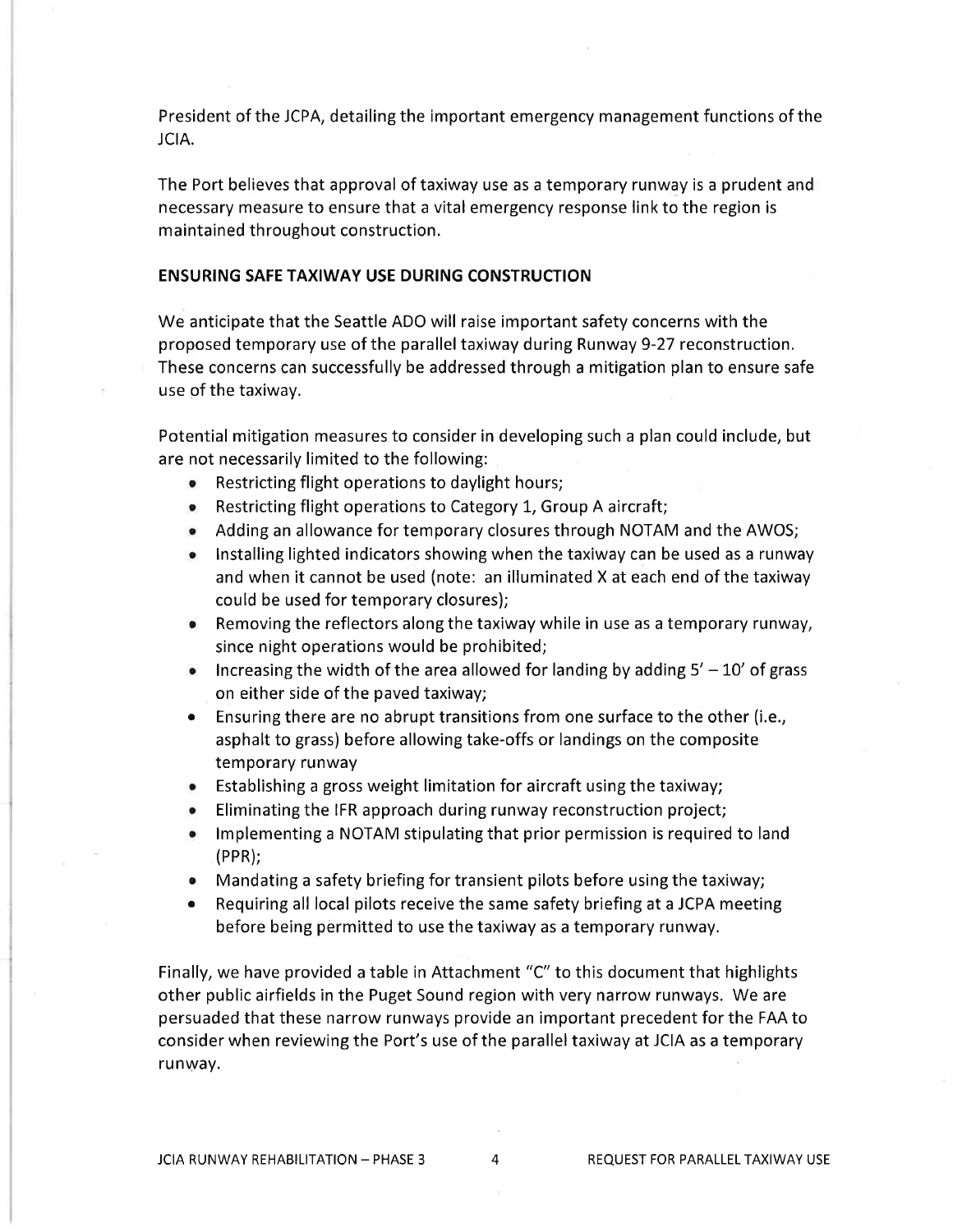From public outreach efforts to the wider aviation community, to the publishing of <sup>a</sup> detailed NOTAM, we firmly believe that all airport users can become well versed in safe practices and operational procedures of this proposed temporary runway.

## **CONCLUSION**

ln sum, FAA approval of the parallel taxiway at the JCIA is critical to the continued viability of businesses located there, and to ensure uninterrupted emergency response access to east Jefferson County. Thank you in advance for your thoughtful consideration of the Port's request, and your willingness to work with us, the JCPA, and other stakeholders to ensure continued flight operations during the JCIA runway reconstruction project.

Sincerely,

Jim Pivarnik lnterim Executive Director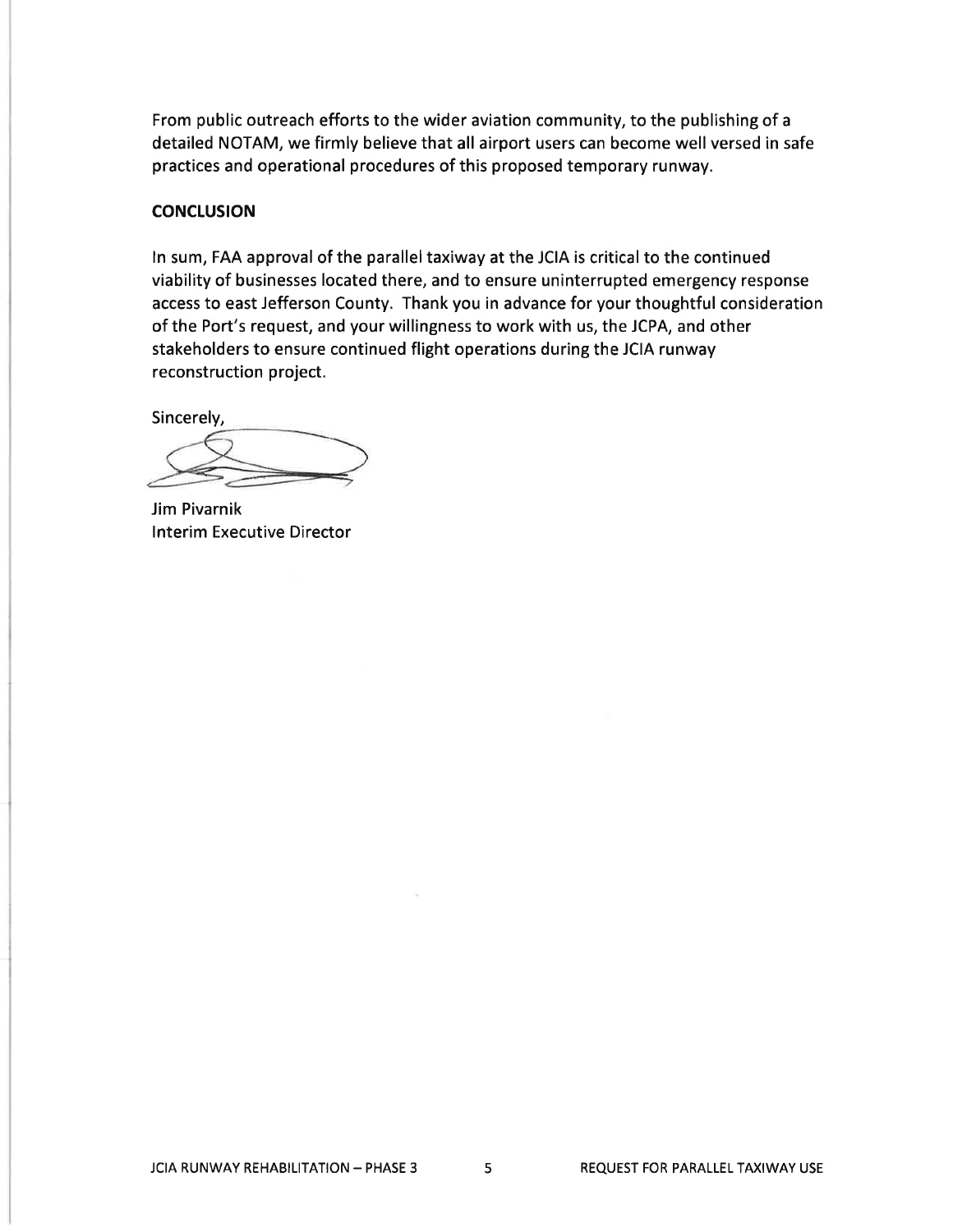

- To: Mary Vargas, Airport Engineer, Seattle Airports District Office; Sam Gibboney, Executive Director, POPT; POPT Commissioners
- From: Gary Lanthrum, President, Jefferson Counfy Pilots Association (JCPA)

Subject: Environmental Impacts Associated with Runway Rehabilitation at 0S9

The documents associated with rehabilitation of the runway at Jefferson County International Airport, 0S9 suggest that the FAA has determined this work warrants a categorical exclusion from environmental review. That seems to be based on the fact that the only disturbed land will be on the already disturbed area of the runway. In conducting a National Environmental Policy Act (NEPA) review, the Council on Environmental Quality (CEQ) requires more than land disturbance to be part of the NEPA review process. When assessing the impacts of a federal action, the CEQ requires impacts to the whole human environment to be considered. This includes socio economic impacts.

The JCPA and business tenants at 0S9 do not believe the socio-economic impacts of this action have been adequately considered in developing the alternatives analysis. Currently, there are three full-time active businesses on the Port property at 0S9. They are the Port Townsend Aero Museum, the Spruce Goose Café and Tailspin Tommy's. Each of these businesses will be severely impacted by a lengthy closure of the runway at 0S9 during the busy flying months of summer. The following discussion covers the impacts each of these businesses will incur if all flight operations are halted during runway rehabilitation.

Port Townsend Aero Museum: The Port Townsend Aero Museum preserves aviation history in the Pacific Northwest. The museum contributes to the vibrant Jefferson County community. Although the museum does have an exhibit hall and does obtain some funding from museum admissions, the economic engine that supports the museum is based on its youth mentorship program and its maintenance/restoration shop. Young adults in the youth program participate in all aspects of operations, including aircraft restoration and flight activities. Attracting these young adults to the museum's program is highly dependent on their ability to participate in flight training, and their work on aircraft that fly into the museum for service. The youth mentorship program and the maintenance/restoration shop provide 70% of the museum's total funding, and most of that contribution is accrued during the prime flying months of May through September.

Cancelling flight operations for a summer would have a devastating impact on both the youth program and the museum's aircraft restoration and maintenance business. Although 70% of our funding comes from the youth program and aircraft maintenance/restoration, 70% of that revenue is accrued during the summer months when conditions are best for flight operations. Losing access to flight operations during this critical time of the year would have a net impact of 5O% on our bottom line. That could call the financial viability of the museum into question. We request the FAA seriously consider an action alternative that allows continued flight operations while the runway is being rehabilitated.

Spruce Goose Café: The Spruce Goose Café is a small restaurant near the middle of the field at 0S9. There are only a hand full of tables inside the restaurant. During the summer months, seating on our deck becomes viable and that nearly doubles our service capacity. Although the restaurant does have a base of customers that drive in from the local area, they only make up 35% of our business . 65% of our business comes from pilots that specifically fly here for a meal. They are attracted to both the food and the location. Being able to watch other aircraft operate while having a meal is a big part of the draw for our pilot customers. Naturally, that business peaks in the prime flying months of the summer. Over the winter, the café survives, but 75% of our operating profits come from pilots and that business peaks during the prime summer flying months. Without the increased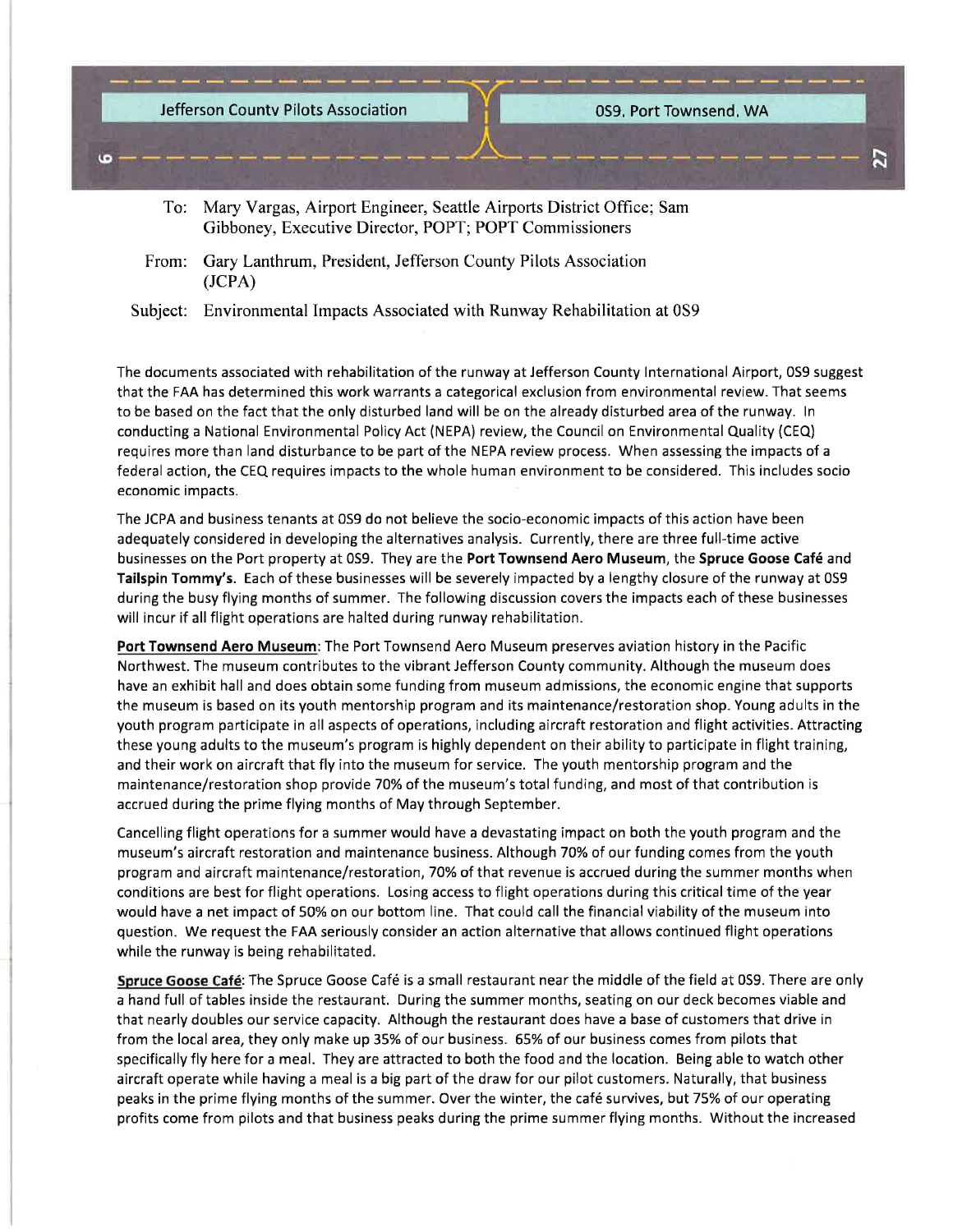revenue that itinerant pilots provide during the summer months, it is uncertain if the café could survive. We implore the FAA to ensure continued flight operations are allowed while the runway is being rehabilitated.

Tailspin Tommy's Aircraft Maintenance & Rentals: Tailspin Tommy's is a full service aircraft and powerplant maintenance facility. This shop does annual inspections and performs certified repairs and maintenance to both local and itinerant aircraft. 85% of the shop's repair and inspection business comes from aircraft based somewhere else. Most of this fly-in business comes during the peak flying months of May through September. Those months represent 6O% of our operating revenue. ln addition to the maintenance business, we rent four small aircraft and sell aviation fuel. 90% of all avgas sales are in the peak flying months that coincide with peak summer construction dates. lf all flight operations are curtailed during runway rehabilitation, all of our aircraft rental business would cease. The viability of our business is highly dependent on continued airport operations. Closing the runway without providing an alternative means of bringing new aircraft in, allowing repaired aircraft to fly away, and allowing our rental aircraft to operates would economically cripple this business. The margins in this line of work are small, so losing revenue during the peak earning months of the summer would be catastrophic. Please consider an alternative action that allows continued flight operations during rehabilitation of the main runway.

The JCPA pilots fly aircraft with certified aircraft engines. These engines are older (but reliable) designs that require regular operation to keep internal metal parts protected with an oil film. Sitting idle for months at a time can lead to corrosion of engine camshafts and the need for expensive repairs. The best thing that can be done for certified aircraft is to fly them regularly at high power settings. Closing the airport completely during runway rehabilitation would preclude these necessary flight operations.

All three businesses and the Jefferson County Pilots Association ask that the FAA revisit their NEPA requirements and consider the socio-economic impacts of the proposed action. This could be done by developing an Environmental Assessment, or as part of the generic impact assessment. When assessing alternative actions, inclusion of an option that would allow continued flight operations (with limitations) by using the current taxiway as a runway should be given full consideration. This would go a long way towards minimizing the socio-economic impacts of the proposed action.

Thank you for your consideration,

..7

Mike Payne, President Port Townsend Aero Museum (360) 379-s244 ptam@olvpen.com

Christing **Scay** & Andrea Raymor Owners of the Spruce Goose Café {360) 38s-318s

Tailspin Tommy's (360) 912,700s tailspintommvs@email.com www.tailspintommys.com

Scott Erickson, Owner Gary Lanthrum, President Jefferson County Pilots Association (703) 629-3134 jeffcopilots@gmail.com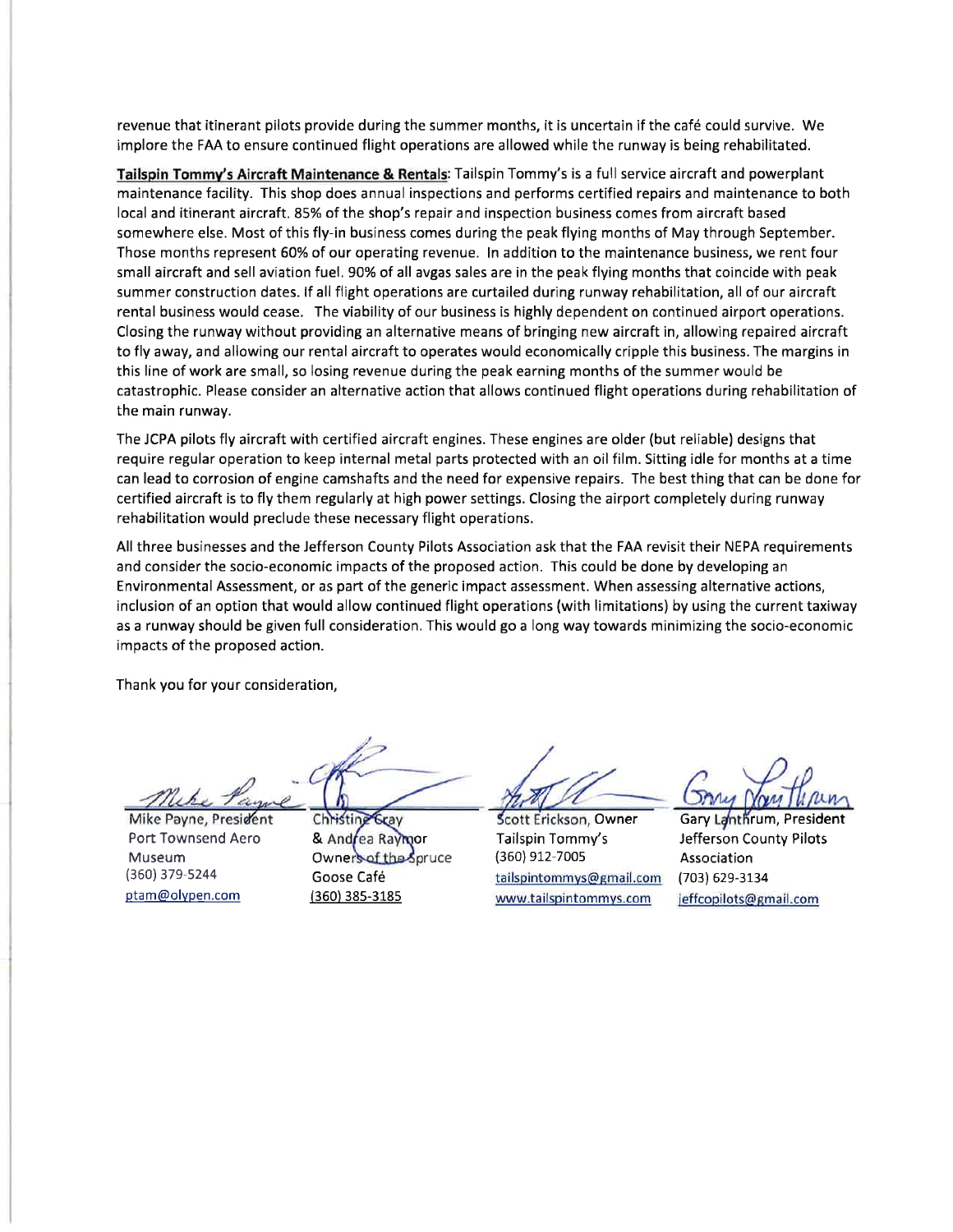



- To Mary Vargas, Airport Engineer, Seattle Airports District Office; Sam Gibboney, Executive Director, Port of Port Townsend (POPT); POPT Commissioners
- From Lynn Sterbenz, Director, Jefferson County Department of Emergency Management; Gary Lanthrum, President, Jefferson County Pilots Association
- Subject Emergency Management Functions of the Jefferson County Intemational Airport

Mary, Sam and Port of Port Townsend Port Commissioners:

Emergency management is a challenge in smaller counties and communities. That is especially true for Jefferson County, Washington. Although Jefferson County is on a peninsula, for all practical purposes it is more like an island from an emergency response perspective. The bridges to this peninsula and the single overland road access are old and are very vulnerable to damage in a major earthquake. An earthquake greater than Magnitude 5.0 could damage transportation infiastructure sufficiently to delay external emergency support. It could also quickly exceed the ability of local government resources to effectively respond to all emergency needs'. Any federal government response is expected to take several weeks to mobilize and would like concentrate on higher population centers in the region outside of Jefferson County. As a result, the Jefferson County Department of Emergency Management relies heavily on volunteers and encourages individuals and families living in the county to stockpile at least 30 days of food, water and necessary medicine.

It is likely that land transport corridors and port facilities will be damaged by a major earthquake in the area. That limits the ability of emergency responders from outside of the county to offer aid and assistance in the critical days immediately following such an event. To maximize our ability to respond effectively, the Jefferson County Department of Emergency Management (JCDEM) is working closely with the Jefferson County Pilots Association (JCPA) to establish a Disaster Airlift Response Program (DARP) that would be staffed with volunteer general aviation pilots. These pilots would be part of a Disaster Airlift Response Team, DART. DARP & DART organizations have been established throughout the State of California, and have been formally incorporated into the Clallam County, Washington Emergency Management Plans. The Washington State Pilots Association (WPA) has an active program to encourage development of DART groups in Washington State. Coordination between the JCDEM and the JCPA has led to formal creation of a DART group as part of the JCPA organization. The JCDEM & JCPA are working on activation and communications protocols to use DART resources as part of the local emergency management response as needed. The local DART group would provide assistance until a coordinated federal and state response is able to provide committed aviation resources. JCDEM and JCPA have already conducted site surveys to identify emergency landing areas that could be used by participating bush planes in the DART that do not require paved runways to operate from.

All of the Jefferson County DART resources are based at the Jefferson County International Airport. For these resources to provide emergency support in response to a disaster, they have to be able to depart from their home airport. Although a major earthquake is a low probability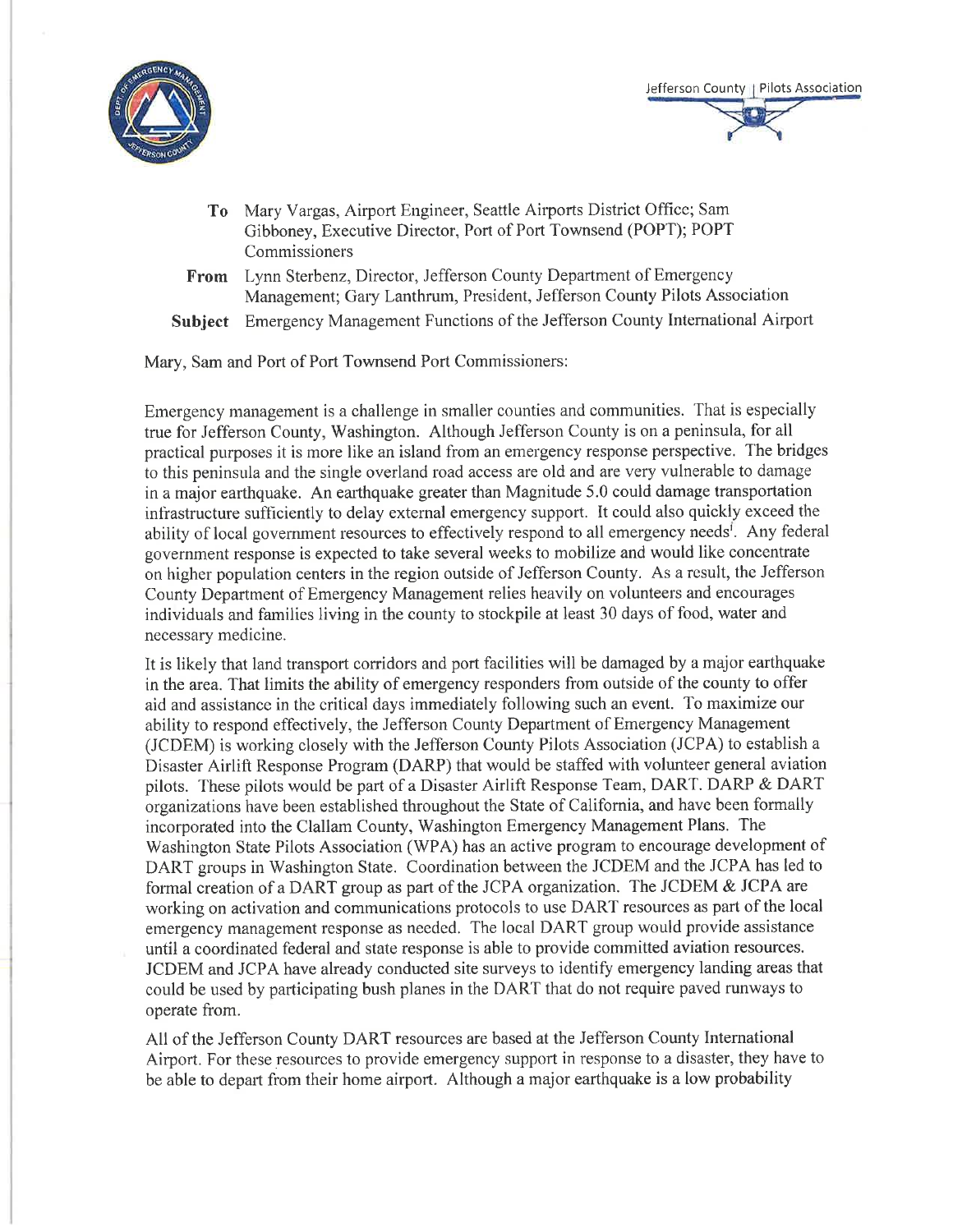event, the consequences of such an event would be very high. The Jefferson County Emergency Operations Guides include response to these low probability, high consequence events. Those plans are being updated to incorporate DART resources into the formal response to a disaster.

The planned rehabilitation of the runway at Jefferson County International Airport has the potential to close all airport flight operations for an extended period of time. Loss of all flight operations out of this airport would cause a significant reduction in Jefferson County's initial emergency response capability. Loss of DART resources would significantly impact emergency evacuation services in the critical first week following a disaster. As mentioned earlier, federal and state aviation resources would initially be overwhetmed by emergency needs in higher population areas, making the availability of Jefferson County's DART pilots even more important. The Jefferson County Department of Emergency Management and the Jefferson County Pilots Association request the FAA's Airport District Office authorize continued tlight operations out of Jefferson County International Airporl during runway rehabilitation el'forts currently scheduled for 2019. Both the Department of Emergency Management and the JCPA believe that flight operations could be conducted safely in parallel with runway rehabilitation with reasonable restrictions. These restrictions could include:

- 1. Restrict flight operations to daylight hours only;
- 2. Restrict Flight Operations to Category 1, Group A aircraft;
- 3. Add an allowance for temporary closures through NOTAM and/or AWOS broadcasts;
- 4. Install lighted indicators showing wlren the taxiway can be used as a runway and when it cannot be used. An illuminated X at each end of the runway could be used for temporary closures;
- 5. The reflectors along the taxiway would be removed while it is being used as a runway since no night operations will be allowed;
- 6. Increase the width of the area allowed for landing by adding  $5' 10'$  of grass on either side of the paved taxiway. Ensure there are no abrupt transitions from one surface to the other before allowing take-offs or landings on the composite temporary runway.

We sincerely hope you'll take potential emergency management needs into consideration when making a decision on whether to allow flight operations at Jefferson County Intemational Airport in parallel with any runway rehabilitation work.

Thank-you for your consideration.

 $27 - 18$ 

Lynn Sterbenz, Director **Example 2018** Gary Lanthrum, President Jefferson County Department of Emergency Management

 $\pm 1$ 

Jefferson County Pilots Association Gary Lanthrum, President

 $\mathcal{L}_{\mathrm{c}}$ 

<sup>i</sup>From the Jefferson County Emergency Operations Guide for Earthquake Preparedness